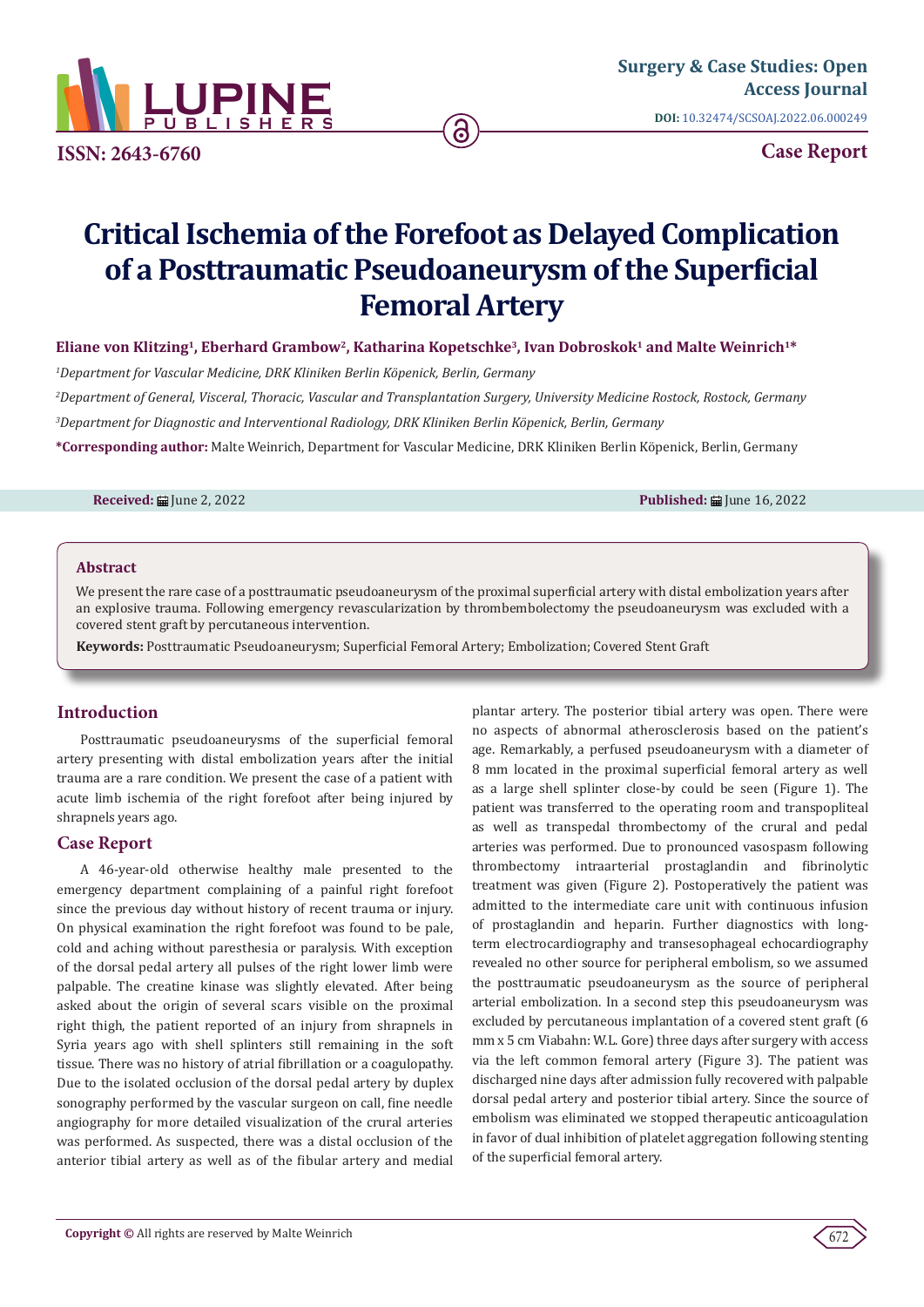

**Figures 1A & 1B: A**ngiography showing the pseudoaneurysm of the proximal superficial artery and shell splinters within the soft tissue close-by.



**Figure 2:** Intraoperative angiography showing severe vasospasms of the posterior tibial artery.



**Figures 3A-3C:** Implantation of a covered stent graft into the proximal superficial artery and control angiography with exclusion of the pseudoaneurysm.

# **Discussion**

Pseudoaneurysms located in the proximal superficial femoral artery after vascular trauma does certainly not belong to the common sources of lower extremity embolism. Most commonly iatrogenic pseudoaneurysms occur in the common femoral artery following puncture or open reconstruction [1]. The clinical manifestations of femoral pseudoaneurysms are mainly pulsating masses, painful swelling and rupture leading to a potential life threatening situations whereas distal embolization leading to acute limb ischemia is unusual [1,2]. Furthermore, isolated aneurysms of the superficial femoral artery are rare [1]. Mostly they present as degenerative aneurysms in elderly men [2,3] more commonly leading to rupture (42%) than distal ischemia (13%) [1,2]. According to a systematic review of the literature performed by Ramakrishnan et al. there are only 13 cases published in the literature presenting delayed clinical manifestations of posttraumatic pseudoaneurysms of the lower limb arteries [4]. Due to the rare occurrence of isolated superficial femoral artery aneurysms, there are no guidelines available suggesting a specific aneurysm diameter and method for treatment. In general, long-term outcomes after surgical treatment of superficial femoral artery aneurysms are good with 5-year survival, limb salvage and graft patency rates of 62%, 88% and 85%, respectively [3]. Methods used were resection of the aneurysm with graft interposition, exclusion of the aneurysm with a femoropopliteal bypass and resection of the aneurysm and ligation only [3]. In our case we performed a two-stage approach by surgical thromembolectomy of the crural and pedal arteries and, secondarily, an endovascular repair with implantation of a covered stent graft three days after surgery. During the whole timeline we maintained therapeutic anticoagulation with heparin. Due to